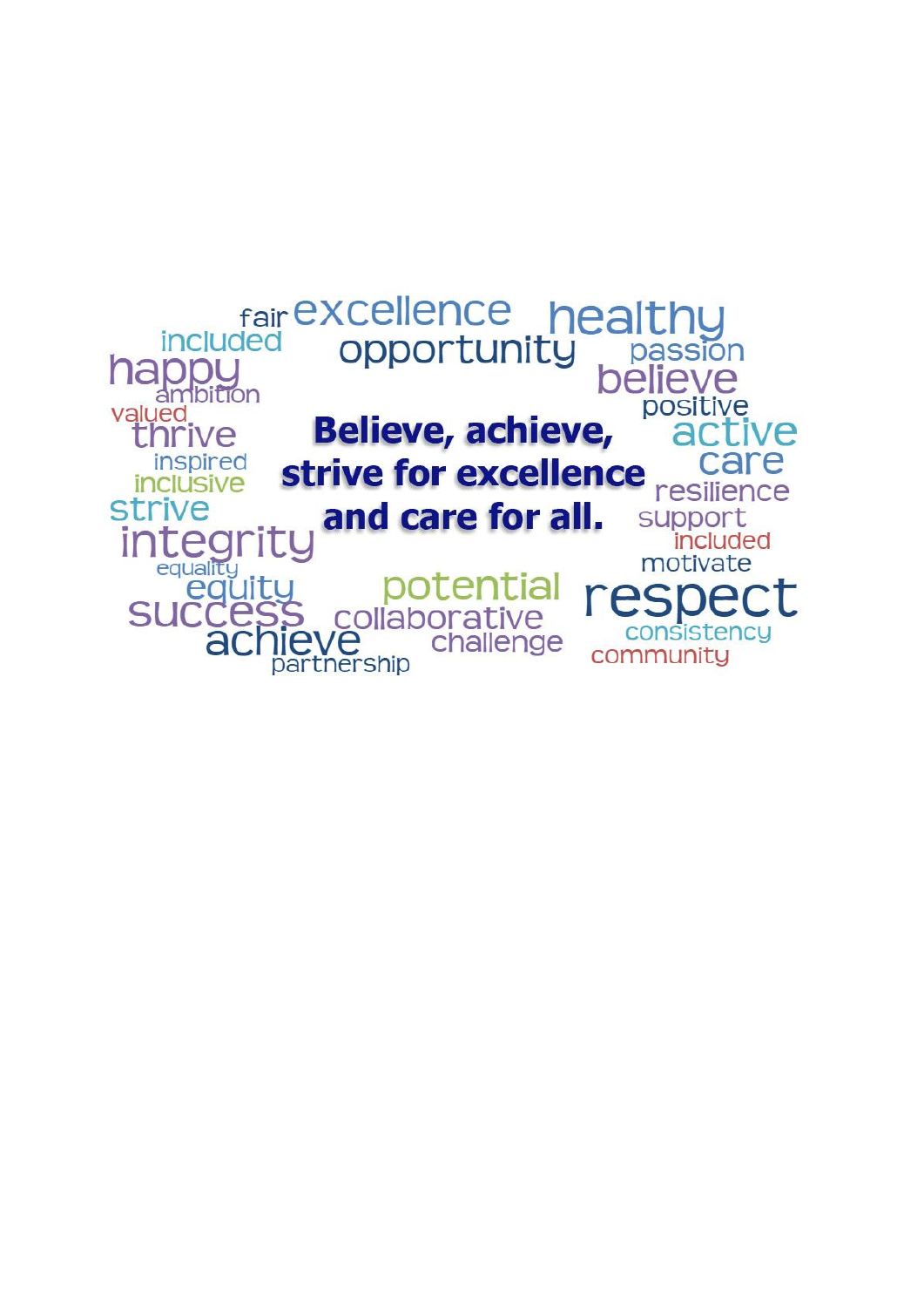#### School: **Humbie Primary School** Standards and Quality Report Session: **2020-21**



Following an extended period of time where there have been a number of Head Teachers be appointed and moving on from Humbie Primary School, it is hoped that the appointment of a permanent Head teacher will help to bring a sense of stability to the school community. The new Head Teacher is committed to working with learners, staff and the wider school community to bring about effective sustainable improvements which will align with the schools strengths, needs and ambition.

This year has also been challenging for the school community for a variety of reasons including a change in the SLT structure, a new Head teacher and an extended period of lockdown. The school community has worked hard to try to meet the changes with drive and enthusiasm, ensuring the school continues to move forward.

The end of year has also seen a number of staff members move on for personal reasons, or because temporary contracts have come to an end. This brings a time where the school community might feel unsettled. However SLT are taking steps to try to ensure that we have a consistent team to move forward with over the coming years as we continue on our journey towards excellence.

## **School Context**

Humbie Primary School is a small, non-denominational, co-educational school. Our school building is situated in the picturesque village of Humbie. The school stands in the beautiful East Lothian countryside. The playground is spacious with a woodland area as an integral part of their play space. Our learners often utilise the wider community including the community orchard, Joy's Field to the back of the school, for outdoor learning,. The school also has access to an additional sports field which is used for physical education and the daily mile. Within our school building we have access to 2 classrooms, a GP room, a library, school office and Head Teacher office. Next session the school office will be relocated and the Early Years Setting will be reinstated.

Humbie Primary School currently has a roll of 19 learners from P2 to P7 who learn in one multi-composite class. The majority of children in our school attend as a result of placing requests. The decision has recently been made to reinstate our Early Years Setting from August 2021. When it reopens our Early Years Setting will offer full days to meet 1140 hours across the 38 week (term time) to a maximum of 14 learners.

We benefit from a very active and supportive Parent body who work collaboratively to ensure our school is an integral part of the community. The school has a fundraising PTA who are very committed to working together to compliment the learning opportunities provided by the school. This year our PTA have contributed funds to further improve our learning environment including the purchase of additional storage, display boards and to bring alive our Vision and Values.

This year we have welcomed a new Head Teacher which we hope will bring stability and consistency to our school. We have appointed a new teacher to provide PT cover (2 days a week) and have appointed a new Classroom Assistant (mornings) to support learning and teaching in our classroom. Our PT and SfL have remained in post. Our school team are committed to working in partnership with the community and partner agencies to deliver the values, purposes and principles of Curriculum for Excellence, ensuring excellent learning and teaching experiences which enable and empower our learners to *Inspire, Believe, Achieve.*

Our school feeds into Ross High School situated in Tranent. Families often exercise their choice to place their children in schools out with our cluster High School, including the Knox Academy in Haddington through a placing request, or private education. Wherever the next step in our children's learning journey, we strive to ensure positive transitions for all our learners as they move on from our Humbie Primary community.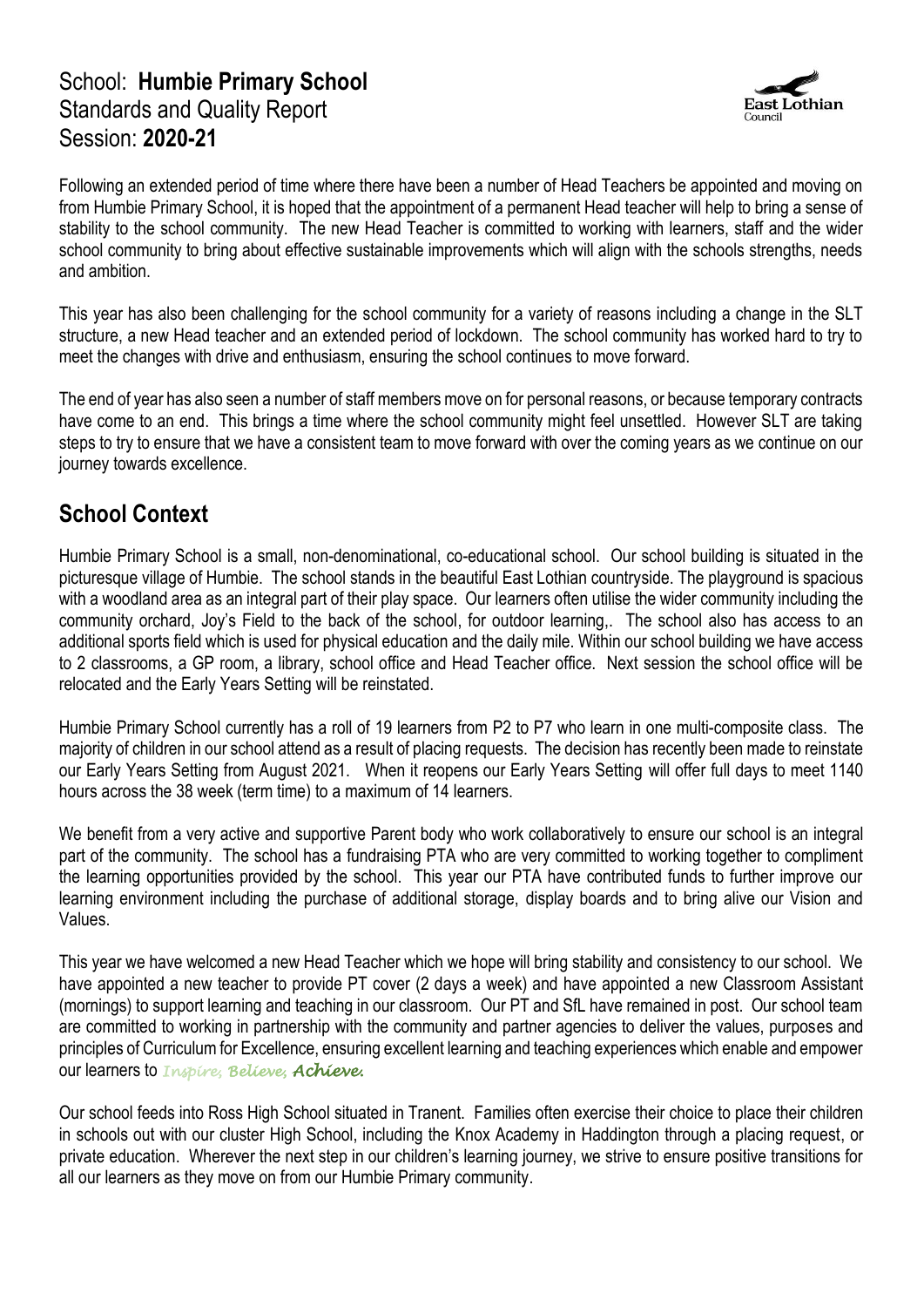Humbie is part of the Tranent ASG and the schools continue to engage in a close, collaborative and supportive relationship. Humbie and Saltoun Primary schools continue to work very closely to develop school improvements, excellent learning and teaching experiences and engage in effective and supportive professional dialogue. Our School Improvement Plans for the next academic session will be a shared with Saltoun Primary School. This allows us to work collegiately to continue our journey to improvement.

The very unique structure provides opportunities as well as challenges. The Head teacher is working with the school's QIO, the HT of Innerwick and Stenton Primary Schools and Education Scotland to explore how we can use the strengths of our school to strive towards best outcomes for all learners, who are engaged in purposeful learning whilst ensuring we provide all learners with appropriate support, pace and challenge.

Humbie has also embarked upon a 'Small Schools' project where school leaders and practitioners will study how to ensure the best outcomes for our learners whilst learning in and through our unique settings. This year we have accessed and shared CLPL opportunities and have collaborated to ensure the highest quality learning outcomes for all learners.

Following our PT's decision to reduce hours and share the PT post at Saltoun Primary school, Humbie Primary School is recruiting for an experienced and enthusiastic teacher to take the PT role.

## **Vision, Values and Aims**

#### **Vision**

In Humbie Primary School, we are committed to offering high quality learning experiences that are relevant, challenging and enjoyable. Our school vision, *Inspire, Believe, Achieve* sets our shared belief that we are all *Inspired*  in our learning, *Believe* we can be the best learner we can and we will all *Achieve* our potential.

Our central role, as staff is to provide excellent teaching, high quality resources and carefully planned learning opportunities, to encourage and support all learners to achieve their potential in their lives – both what they can do now and what they will do in the future.

#### **Values**

Our vision at Humbie Primary School is underpinned by our set of core values where we are;

*Kind Ambitious Inclusive Resilient Respectful* 

In Humbie Primary School, we aim to develop key learner qualities through our curriculum. We want our young people to be responsible, resourceful, resilient and reflective learners. We have high aspirations for our learners and aim to work in partnership with parents and carers and external agencies to both inspire and support our young people.

In Humbie Primary School, we actively encourage our learners to:

- Be active participants in their learning process.
- Take personal pride in their own learning.
- Support and encourage each other.
- Contribute to a positive ethos where all forms of achievement are celebrated.

#### **Aims**

In Humbie Primary School, we actively encourage our learners to:

- Be active participants in their learning process.
- Take personal pride in their own learning.
- Support and encourage each other.
- Contribute to a positive ethos where all forms of achievement are celebrated.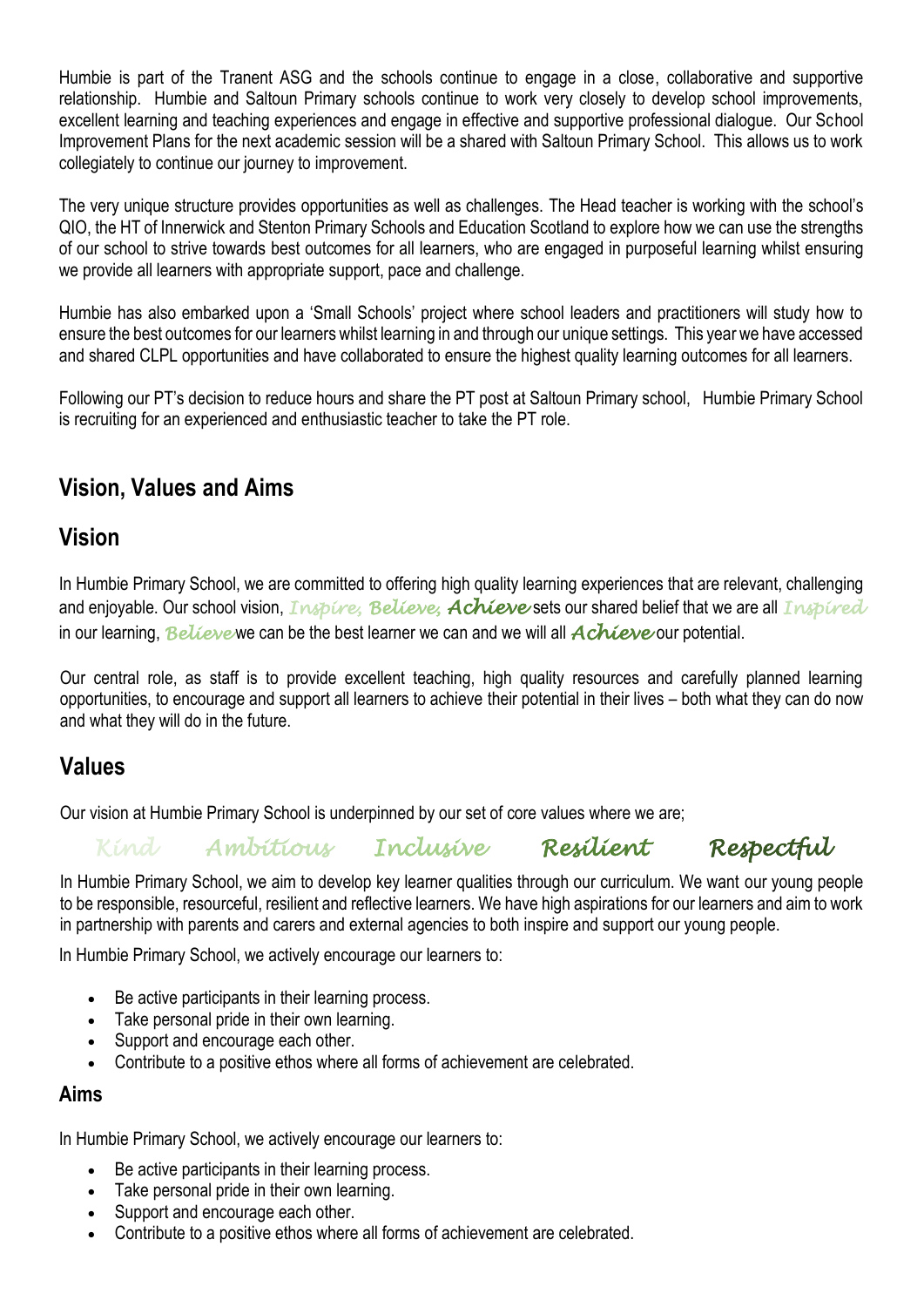## **How good is our leadership and our approach to improvement?**

1.1 Self-evaluation for self-improvement

- *Collaborative approaches to self-evaluation*
- *Analysis and evaluation of intelligence and data*
- *Ensuring impact on learners' successes and achievements*

## **How are we doing?**

- Staff have engaged enthusiastically, and with honesty, in self-evaluation activities. We have tried to use a range of approaches and tools to gather evidence but this has been limited by the impact of COVID and the challenges that this brings
- The SIP priorities for session 2020-2021 were to improve attainment and engagement in literacy and numeracy, to implement nurturing principles and, to use resources e.g. Building Resilience to support and enhance emotional wellbeing. We intended to further improve our use of digital technologies and gain a Digital Schools Award. However due to COVID, changes in staffing and an extended school closure some of these developments were not met and will be continued into the next session.
- We have ensured that teaching staff have had regular opportunity for collaborative self-evaluation across both schools offering a more meaningful vehicle for open and honest discussion. Although our data is disappointing, attainment figures this year is now considered more reliable and valid.

- We have introduced a programme of regular support staff meetings to ensure that they have the opportunity to contribute to self-evaluation processes and feel that their contribution is equally valued.
- The more consistent interrogation of data, what we use to gather data and when we gather data allows us to moderate, evidence and triangulate our understanding of what data tells us, and what a level looks like. Having this accurate data also means we know exactly where our learners are and what we need to do to improve.
- All staff are more confident in using their collective knowledge of learners and families in our schools, alongside the range of available data they have, to identify possible priorities for future improvement. In dialogue with colleagues, teaching staff are beginning to bring in this knowledge to support decisions around that learner. Staff are encouraged to effectively use 'How Good is Our School? (4<sup>th</sup> edition)' to reflect on their work.
- Changes in staffing (a new PT, CA, SEYP and EYP) will continue to have an impact as we move forward, and there will be a need for opportunity to build the team at Humbie but to also develop the team across both Saltoun and Humbie. .
- Learners continue to work towards our Eco Schools Award. We continue to make progress towards this award despite the challenges that COVID has presented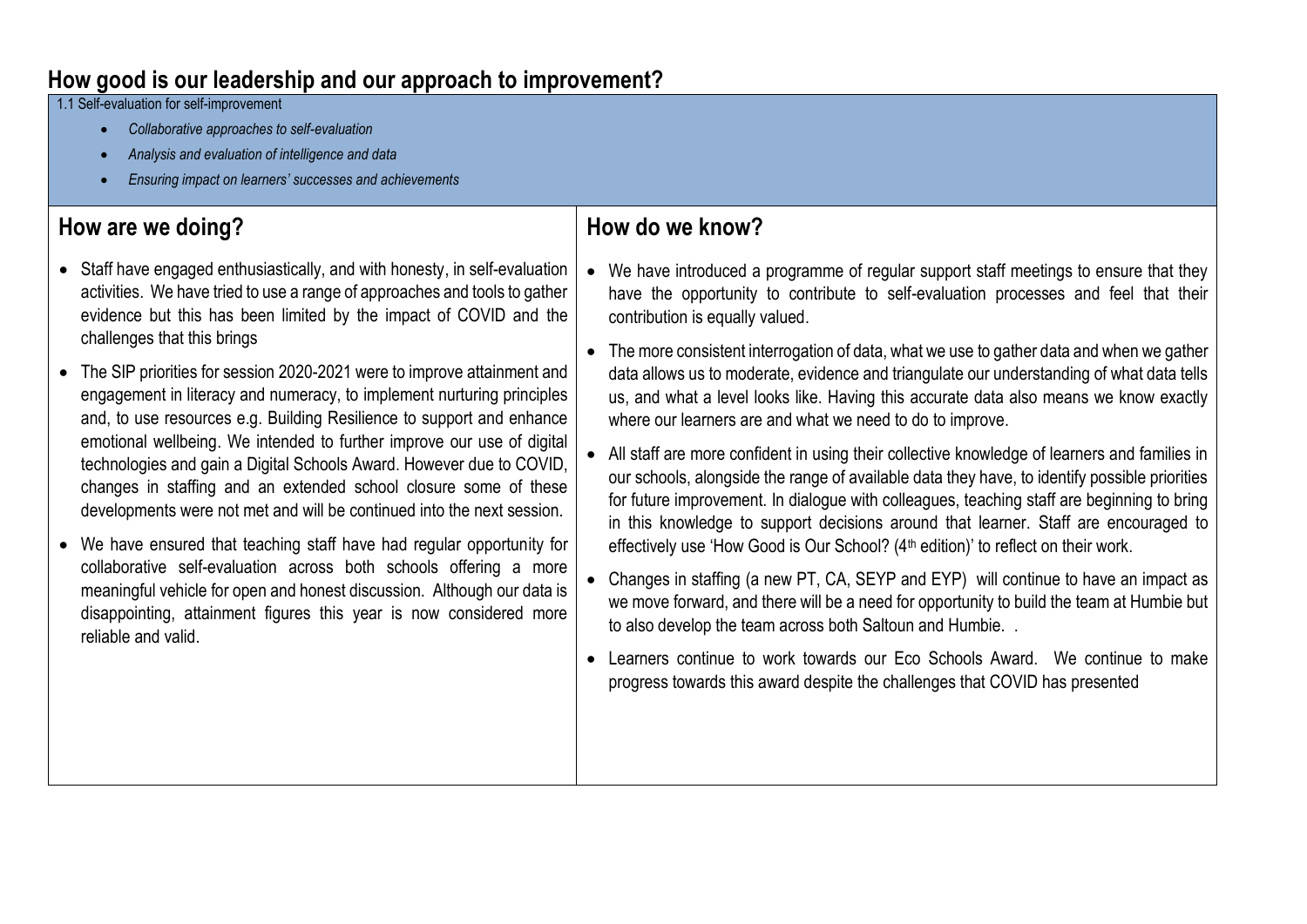- Ensure there is opportunity for the new team to gel and work together. We will also work closely with Saltoun Primary to provide opportunity to continue a cohesive approach utilising skills and knowledge and support mechanism. #
- Continue to develop a systematic and cohesive approach to using self-evaluation across Saltoun and Humbie Primary Schools providing a greater depth using relevant documents e.g. HGIOS 4
- Review Pupil Voice Groups and introduce a new system of Decision Making Groups to using HGIOURS and DMG Improvement Plans to effectively contribute to School Improvements.
- To gather a wider body of evidence from stakeholders including learners, families, parents and carers
- Embed our approaches to using Tracking and Monitoring to improve our understanding of learners needs and to gauge impact of priorities and interventions
- Relaunch how we celebrate learners' wider achievements and successes

**From the evaluation of our evidence we feel that the quality of Leadership of Change is** *(Excellent / Very Good /* **Good** */ Satisfactory / Weak / Unsatisfactory)*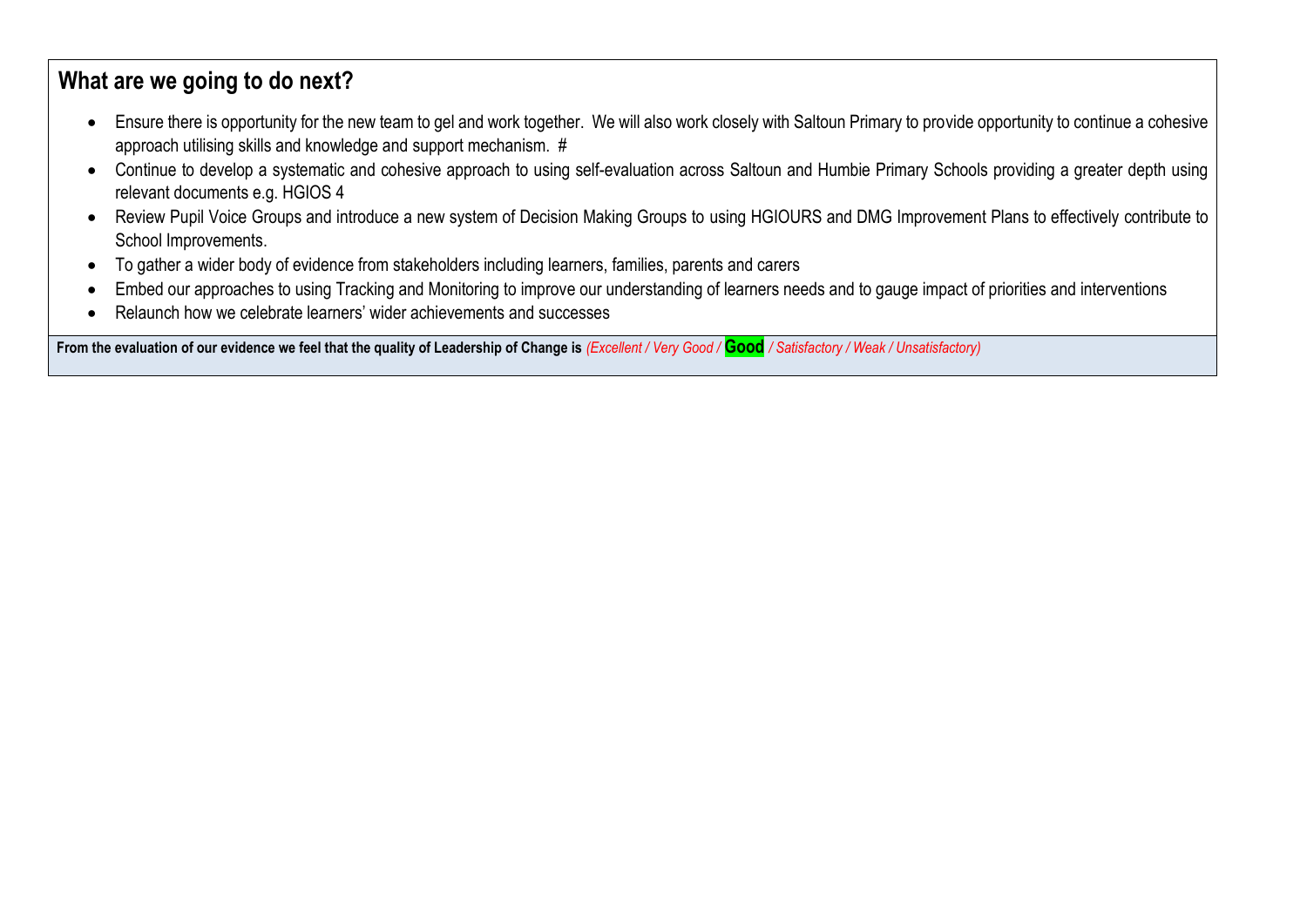- *Developing a shared vision, values and aims relevant to the school and its community*
- *Strategic planning for continuous improvement*
- *Implementing improvement and change*

## **How are we doing?**

- This year has presented opportunities and challenges across our school. Following the appointment of a permanent Head Teacher across both Saltoun and Humbie Primary schools, our Acting Head Teacher and Depute Head Teacher have returned to their substantive posts. The new Head Teacher has approached her role with enthusiasm, and positivity. She has shown she is committed to the school and is providing a clear sense of purpose and direction in which to drive forward school improvement.
- Humbie Primary School prides itself on offering a nurturing, friendly and warm ethos, which places learners at the centre of practice. This session, time has been spent revisiting the school Vision, Values and Aims (VVA). This process needs to be further refined and embedded in the life of the school. The school is currently working with an artist as to how to create a logo to illustrate our VVA. The school is held in high regard in the community of Humbie and staff contribute willingly to school and community life.
- Staff are committed to driving forward changes that provide excellent learning and teaching experiences for our learners. The HT has encouraged all staff to take part in the Self Evaluation process using key documents such as HGIOS4, to critically evaluate where the school is and where next steps to improvement are. Next year's SIP is fully informed by the National Improvement Frameworks and East Lothian Councils key priorities.
- Humbie has also embarked upon a 'Small Schools' project where school leaders and practitioners will study how to ensure the best outcomes for our learners whilst learning in and through our unique settings. Moving forward our HT hopes to develop closer links with the HT and staff at

- A number of Policies have been reviewed and implemented to provide a high level of basic provision and consistency in accordance with East Lothian and National Guidelines. The HT has facilitated opportunities for staff to work collegiately across both schools, to drive forward improvements and further enhance positive working relationships between both school teams. All staff now have access to school policy through the creation and implementation of Learning, Teaching and Assessment Toolkits. This is ensuring there is a much needed consistency in provision across stages and schools.
- Our Learning, Teaching and Assessment Policy provides us with a shared understanding of what our expectation of Learning and Teaching looks like in our school including ethos, systems and classroom setting. As part of this, we have taken the opportunity to centralise resources, keeping only those fit for the purpose of delivering high quality learning and teaching experiences.
- We have introduced a Quality Assurance and Assessment Calendar, from which we can ensure a consistent approach and understanding of learning expectations and standards in our school. We have begun a moderation programme which supports our shared understanding of what e.g. a level looks like in our school
- Weekly meetings ensure all staff are aware of and informed of school, Local Authority and National Guidance. Staff are actively invited to participate in and contribute to dialogue which is now developing a consistent knowledge and practical application of key information. With taking meetings online, it has enabled more staff to attend where possible than those present in school that day. Minutes are also taken and shared for all staff to the information.
- Regular Support staff meetings mirror activities that teaching staff participate in ensuring consistency of approaches etc. across all staff. There is now opportunity for support staff to e.g. set the agenda for these meeting and to suggest possible CLPL opportunities and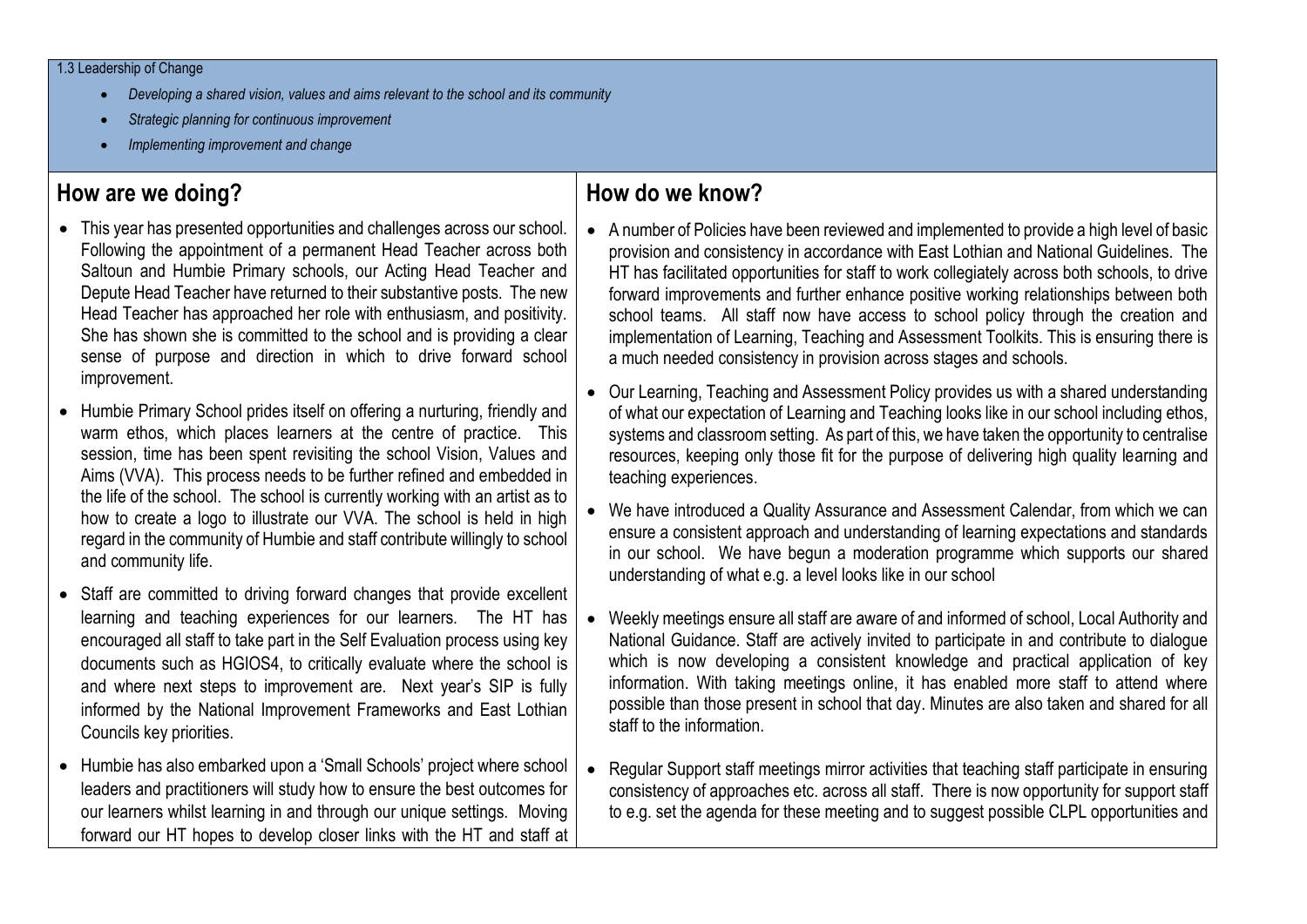| Stenton Primary School, enabling us to use our uniqueness as an<br>opportunity to work collaboratively to effect change.                                 | training that contribute to how effectively they can undertake and perform their roles when<br>supporting learners.                                                                                                                                                                        |
|----------------------------------------------------------------------------------------------------------------------------------------------------------|--------------------------------------------------------------------------------------------------------------------------------------------------------------------------------------------------------------------------------------------------------------------------------------------|
| • This year we have accessed and shared CLPL opportunities and have<br>collaborated to ensure the highest quality learning outcomes for all<br>learners. | Across both schools the HT has encouraged opportunities for staff leadership. Humbie's<br>current PT has taken a lead role in delivering the Building Resilience Programme across<br>both schools, whilst staff from Saltoun are driving forward improvements in Literacy and<br>Numeracy. |

- Establish a cohesive team following a number of new staff joining the Humbie school team
- Continue to embed our Vision, Values & Aims and our Curriculum Rationale
- Continue to support leadership opportunities at all levels including Learner Participation.
- Ensure collegiate time is used effectively to achieve SIP priorities and in-house CLPL is driven by staff needs to further enhance their practice and meet the needs of learners
- Continue to review and implement effective policy.
- Continue to find ways to better communicate with and engage with the extended parent body

**From the evaluation of our evidence we feel that the quality of Leadership of Change is** *(Excellent / Very Good /* **Good** */ Satisfactory / Weak / Unsatisfactory)*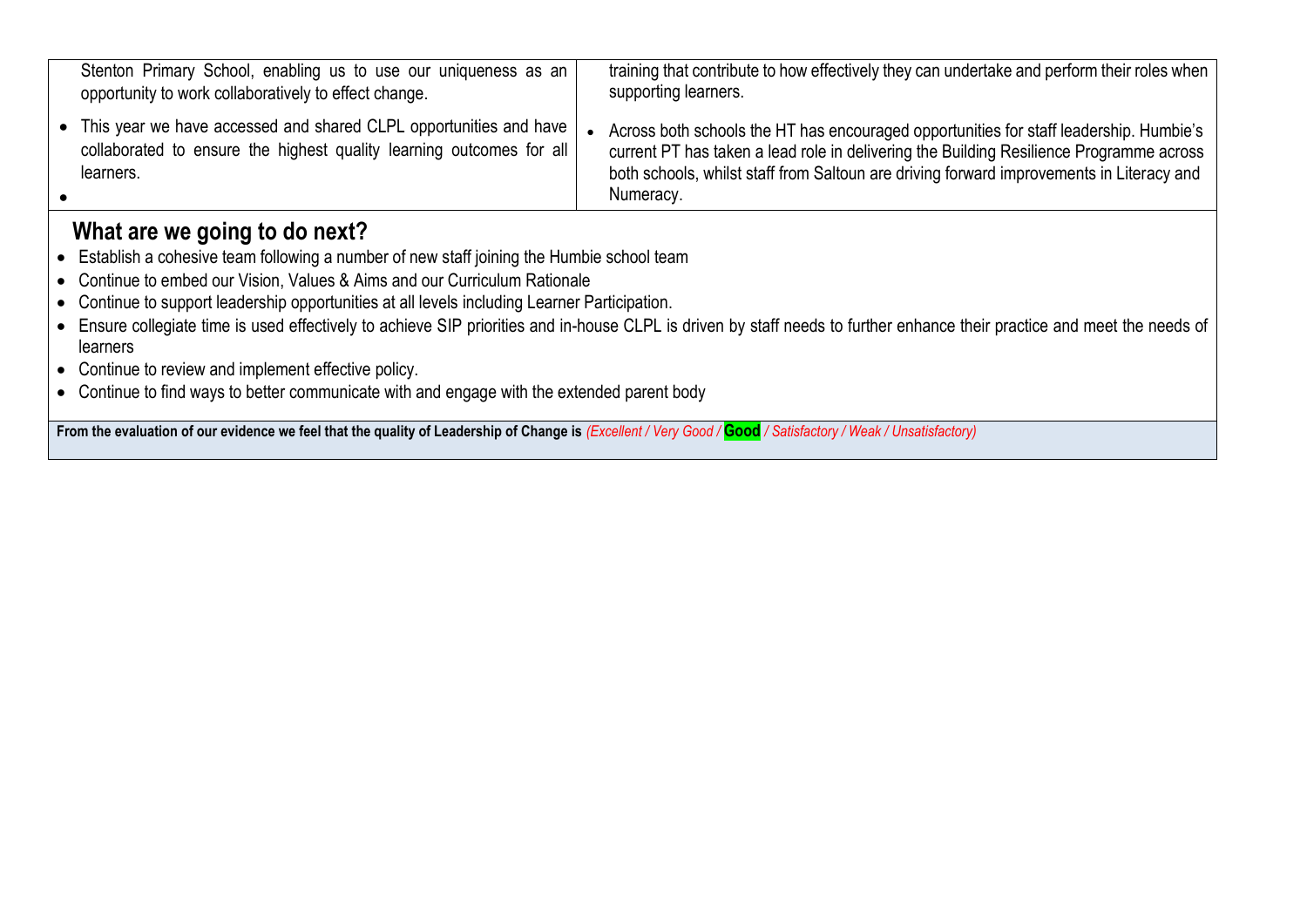2.3 Learning, Teaching and Assessment

- *Learning and engagement*
- *Quality of teaching*
- *Effective use of assessment*
- *Planning, tracking and monitoring*

## **How are we doing?**

- Overall, our learners experience learning in an environment that is based upon positive relationships leading to a nurturing ethos. This ethos provides almost all our learners with a safe base and security
- Overall, our pastoral care is effective and having had learners in their charge for up to 4 years (support staff longer), staff know their learners emotionally and socially.
- Teachers report that planning for a multi composite class provides challenges and often means planning is unwieldly and burdensome, particularly when aiming to plan by stage. As a result, pace and challenge is not as effective as it should be to meet learning needs.
- Most of our learners receive verbal feedback in their learning, but we need to ensure that this relates to the learning focus and learners are clear on what this means to them. We must now ensure that learners are given the chance to respond to and act upon feedback and make improvements to their learning
- Our very recent pedagogical developments are based upon research and are beginning to lead to improvements in the learning environment for pupils in almost all our classrooms
- We are now using assessment as a tool in the planning of teaching and learning, ensuring that it is manageable. An Assessment calendar is ensuring that we know what we are assessing and why. This in turn feeds into our Forward Planning Professional Dialogue ensuring we are focused on the needs of each learner.

- At Humbie Primary School we aim to work together as a team to provide a happy, secure and stimulating learning environment where learners are motivated to learn, and feel safe, valued and heard. Almost all learners say that they enjoy attending school and are willing participants in their learning. Some learners have also indicated that they do not find the learning tasks offered in school challenging enough, whilst other learners say that their learning provides too much of a challenge. We are working together to ensure that we find ways to get it right for all our learners whilst making sure that we provide appropriate challenge and pace. This includes helping our learners understand where they are in their learning so they can talk about it with others and know that some level of challenge is good to help them progress.
- Since taking up her post, the new HT has continued to develop the concept of shared and agreed expectations for learning, teaching and assessment across both Humbie and Humbie Primary schools. Staff have worked collaboratively to identify a consistent expectation of basic learning and teaching standards for all learners. This will help to ensure that all learners experience activities that are varied and provide effective and appropriate levels of support and challenge. It will ensure that support staff, under the direction of the teacher, are working productively with learners to improve outcomes e.g. targeted interventions and maximises the time they have with them.
- Our draft Curriculum Rationale (CR) is underpinned by the principles of curriculum design, crucial to good practice. Our CR will ensure that Literacy, Mathematics & Numeracy and Health & Wellbeing will permeate all areas of learning. The HT has encouraged teaching staff to begin to take forward and lead upon curriculum developments including Reading, Writing, Numeracy and Learner Participation. These will inform School Improvements over the next Academic year.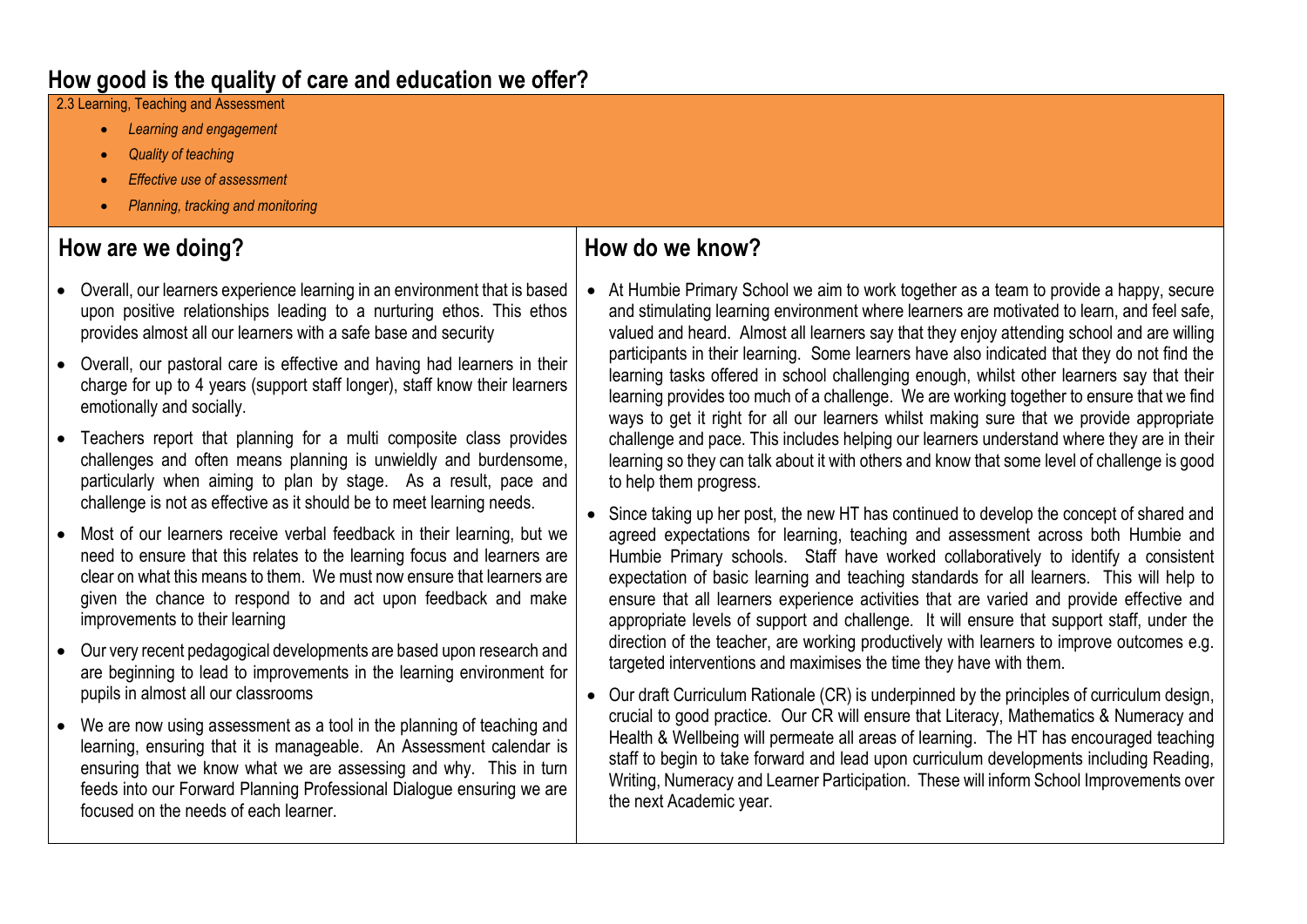| We use a variety of assessment evidence including e.g. SNSAs,<br>summative and, in some instances, diagnostic assessment to inform<br>teacher judgement of pupil progress and decisions relating to next steps<br>in learning                                                                                                                                                                                                           | $\bullet$ | This year we have introduced guidance to set minimum and consistent expectations in<br>what we use to plan and how we do this. We have refined planning formats ensuring these<br>are manageable and effective tools. Our new planning formats have been trialled in<br>Literacy and Maths which incorporate CfE Es&Os, Benchmarks and East Lothian<br>Frameworks. Staff have reported that it allows for more effective planning and assessment                                                                                                                                                                                                       |
|-----------------------------------------------------------------------------------------------------------------------------------------------------------------------------------------------------------------------------------------------------------------------------------------------------------------------------------------------------------------------------------------------------------------------------------------|-----------|--------------------------------------------------------------------------------------------------------------------------------------------------------------------------------------------------------------------------------------------------------------------------------------------------------------------------------------------------------------------------------------------------------------------------------------------------------------------------------------------------------------------------------------------------------------------------------------------------------------------------------------------------------|
| Teachers are more confident in using recent improvements to our<br>Tracking and Monitoring system to triangulate and evidence where a<br>learner is in their learning, what their strengths and barriers are and what<br>their next steps in learning are. Our new system enables us to make<br>informed decisions to plan pupils' learning and identify the need for<br>additional support and targeted interventions when appropriate |           | across a multi-composite classroom showing clear progression and next steps, focusing<br>on teaching by level of learning, not stage. Following the successful trial of using these<br>plans this format will be adopted across all curricular areas in the next academic session.<br>Staff are also beginning to use the google suite platform to host and share their plans with<br>other staff.                                                                                                                                                                                                                                                     |
| This year we have used our school grounds to offer authentic<br>experiences for our learners. This is enabling learners to plan and<br>participate in relevant contexts. However teachers are not making the<br>links between what the children are learning, how this is linked to planned<br>learning outcomes and to Skills for learning, life and work explicit to<br>learners                                                      |           | This session we have begun to calendarise assessment windows providing regular,<br>planned Attainment and Achievement meetings which informs our Forward Planning<br>professional dialogue. This ensures that staff know their learners, where their gaps in<br>learning are, and how planning for high quality learning and teaching will begin to close the<br>gap. Our calendar includes regular, planned opportunities to moderate across Literacy and<br>Numeracy, ensures that we will have consistent and shared high expectations, provides<br>opportunities for moderation of ACEL data and that we 'get it right' for all our learners. This |
| Learners are regularly consulted in aspects about their learning.<br>However learners do not yet recognise that this consultation has taken<br>place and that their voice is being heard. We need to make the                                                                                                                                                                                                                           |           | regular and planned approach ensures that interventions are put in early and regularly<br>reviewed.                                                                                                                                                                                                                                                                                                                                                                                                                                                                                                                                                    |
| connections more explicit                                                                                                                                                                                                                                                                                                                                                                                                               |           | • The Learning, Teaching and Assessment Policy provides a clear set of success criteria for<br>teachers to reflect on their own practice and provides the quality assurance framework for                                                                                                                                                                                                                                                                                                                                                                                                                                                              |
| Although families are very interested in the life of the school and are very<br>supportive of the school team, most report that due to the turnover in HT<br>over recent years, they tend not to engage in parental consultation. This                                                                                                                                                                                                  |           | classroom visits and dialogue about the strengths, aspects for development and next<br>steps for teaching staff.                                                                                                                                                                                                                                                                                                                                                                                                                                                                                                                                       |
| has been further impacted by the guidance around COVID                                                                                                                                                                                                                                                                                                                                                                                  | $\bullet$ | Quality Assurances processes and dialogue now include more opportunities for teachers<br>to reflect on their practice and evidence commitment to improvement.                                                                                                                                                                                                                                                                                                                                                                                                                                                                                          |
|                                                                                                                                                                                                                                                                                                                                                                                                                                         |           | • Quality assurance pro-formas are clearly linked to HGIOS4 quality indicators and GTCS or<br>equivalent standards.                                                                                                                                                                                                                                                                                                                                                                                                                                                                                                                                    |
|                                                                                                                                                                                                                                                                                                                                                                                                                                         |           | • This session we have begun to introduce systems that enables teachers, SfL and SLT to<br>collate, track and identify data over time at individual, class and year group levels. SLT<br>meetings with class teachers are used to update and interrogate data and keep attainment<br>at the forefront. This professional dialogue is then used to inform next steps in learning and<br>to identify trends and any possible strengths and barriers. Information from this process<br>will identify targeted interventions to close the gap, priorities for school improvement<br>processes, and focus for collegiate time and staff CLPL.               |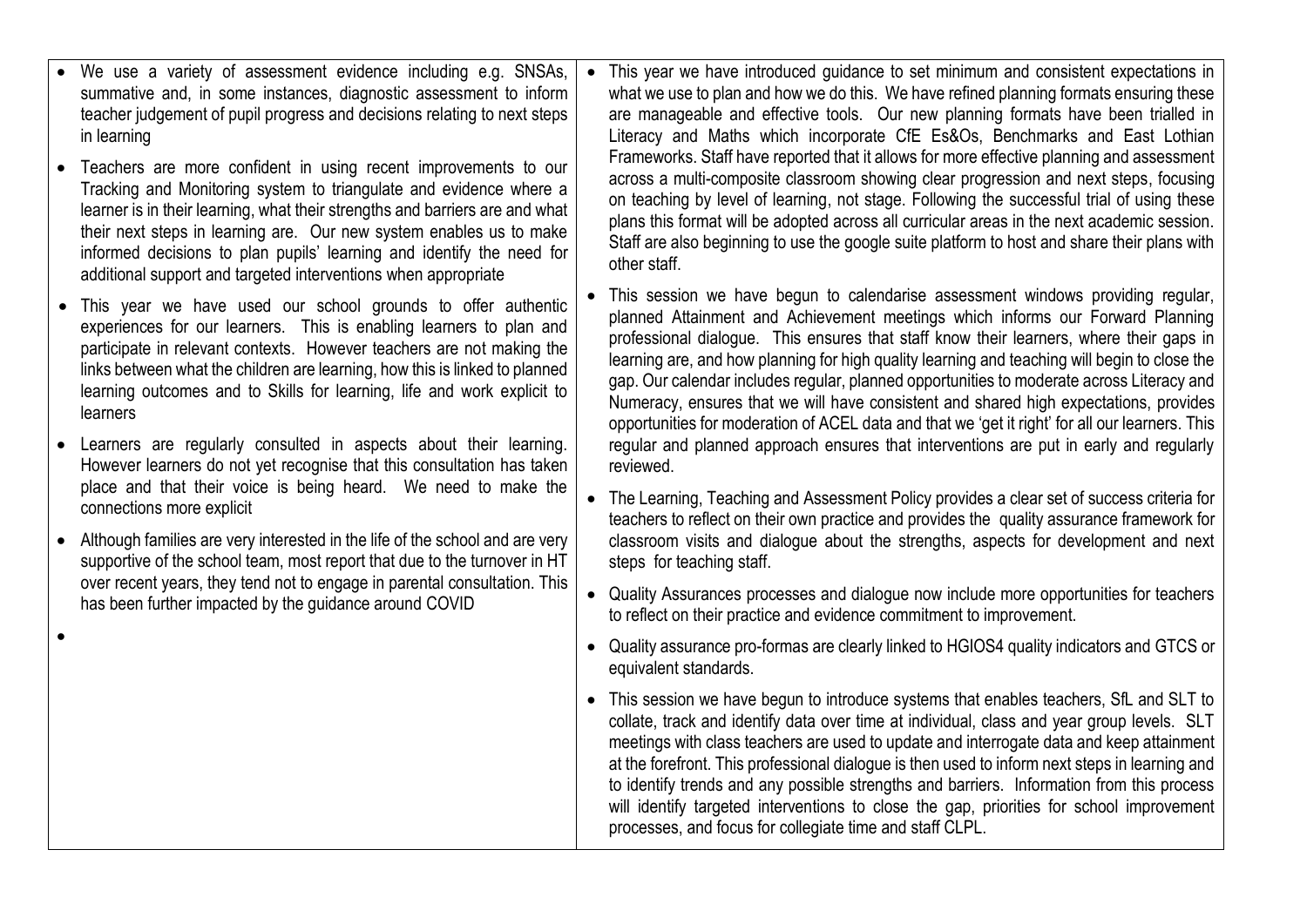| During the most recent period of Home Learning we effectively engaged most learners<br>using ICT. We quickly ensured learners had access to digital technology to be able to<br>participate in appropriate remote learning activities and provided those who did not have<br>devices, or needed additional access due to siblings, with school chrome books. We<br>monitored the engagement of and participation in, remote learning activities, identified<br>learners who were not engaging with these opportunities and offered physical resources to<br>these learners. |
|-----------------------------------------------------------------------------------------------------------------------------------------------------------------------------------------------------------------------------------------------------------------------------------------------------------------------------------------------------------------------------------------------------------------------------------------------------------------------------------------------------------------------------------------------------------------------------|
| To ensure that Digital skills are enhanced and embedded in daily practice, the school has<br>begun to develop a Digital Learning Policy and have begun their journey towards a 'Digital<br>School (Scotland) Award' and a 'Cyber Resilience & Internet Safety Award' by ensuring<br>digital skills are enhanced and embedded in daily practice and developing skills for life<br>learning and work.                                                                                                                                                                         |

- Continue to identify and share best practice in learning and teaching, and to critically evaluate practice
- Implement the new planning formats across all curricular areas and will provide a clear, overarching skills progression ensuring progressive, high quality learning and teaching experiences across all areas of school
- Extend approaches to moderation across both schools, identifying consistent expectation of what works well in planned learning and teaching
- Continue to develop a Digital Policy across both schools. Both Schools have registered for the Digital Schools (Scotland) Award, which will support staff and learners to identify strengths and areas for development
- Continue to consider how to improve methods of parental involvement and engagement in e.g. consultation to inform and effect change
- Learner Participation will be a focus for development next year. A review of Decision Making Groups will ensure that learners have a meaningful voice in learning and school improvements.

**From the evaluation of our evidence we feel that the quality of Learning, Teaching and Assessment is** *(Excellent / Very Good / Good /* **Satisfactory** */ Weak / Unsatisfactory)*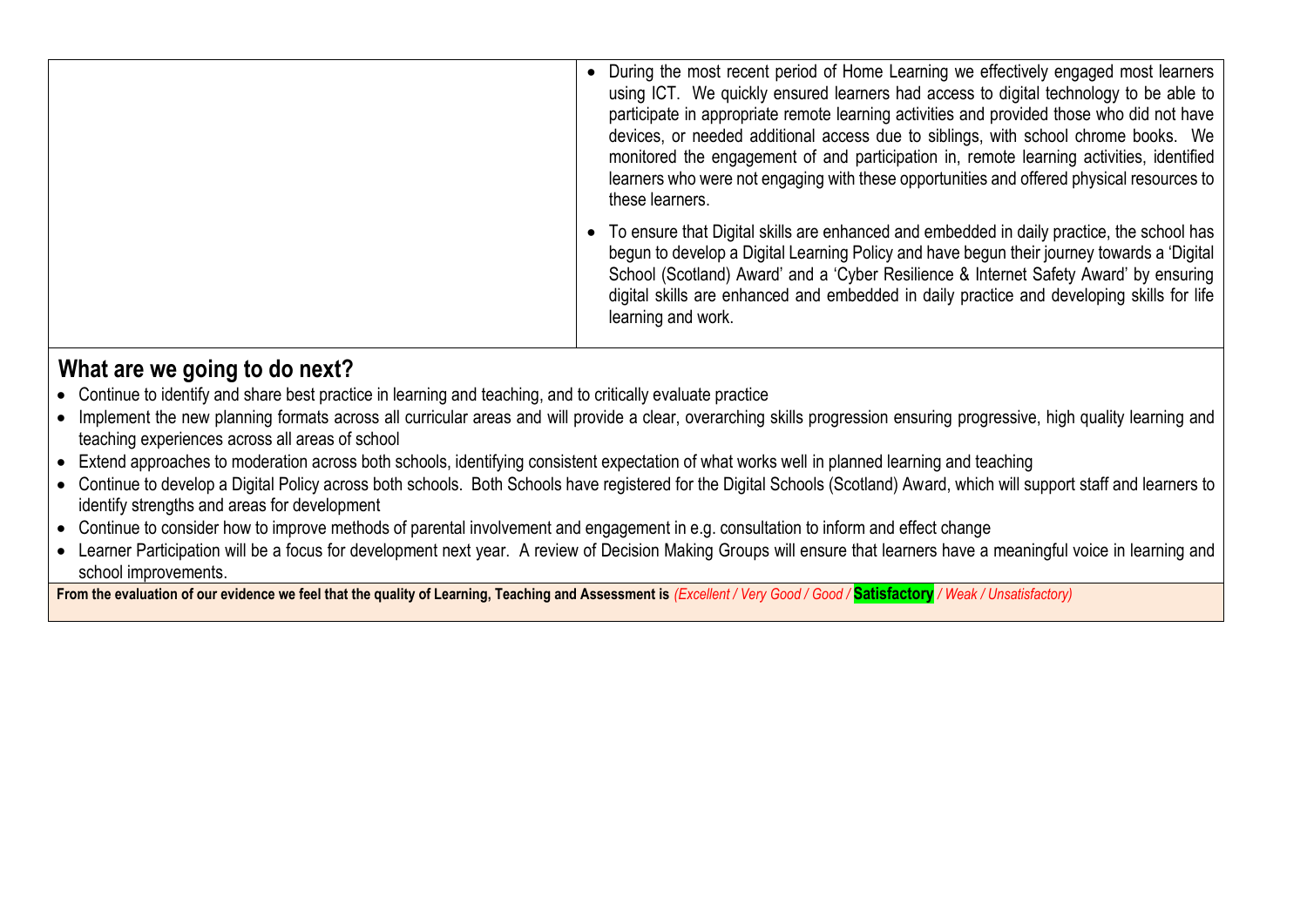#### **How good are we at improving outcomes for all our learners?**

3.2 Raising Attainment and Achievement

- *Attainment in literacy and numeracy*
- *Attainment over time*
- *Overall quality of learners' achievement*
- *Equity for all learners*

## **How are we doing?**

- Staff and learners continue to collaborate across our school to create a positive and nurturing learning environment built around a culture of trust. Staff know the learners well and know what their likes, hobbies and interests are as well as any other background information that is pertinent to that learner's progress and wellbeing.
- Relationships between staff and parents are excellent. Staff communicate regularly and as appropriate to meet the needs of each child. They ensure that parents are informed about and can share in their children's learning, progress and next steps.
- Data does not illustrate a poverty related gap but there are a number of learners across the school (particularly in P1) who are not on track to meet their expected levels. We recognise that COVID has had a significant impact on attainment this year and this alongside staff now being more confident in using assessment and the interrogation of data to inform, evidence and triangulate with professional judgement has identified a drop in attainment against learners being on track to meet expected levels but we now have accurate and valid data moving forward.
- We have implemented a robust tracking and monitoring system and regularly interrogate data. Staff meet regularly with HT to discuss learner progress to ensure there is a relentless focus on improving learners' attainment in literacy and numeracy.
- We have a clear plan to use data to plan and implement specific targeted interventions with a focus on literacy, numeracy and Health and Wellbeing, and to evidence the impact of interventions on improving outcomes for learners.

- Staff engage with parents through a variety of different methods including parent information evenings, class newsletters, one to one consultations and written reports and are readily available to meet with or have a telephone conversation and discuss any issues and concerns that may come up out-with these planned times. Staff communicate informally with families regularly and are readily available at the beginning and end of each day. During the most recent period of Remote Learning, all families were contacted by school staff through weekly phone calls, offering support and Google Meets when required.
- Since taking up her post the HT is striving to improve other methods of communication including newsletters, website, Twitter, phone calls and written reports. When she is based in Humbie Primary she meets and greets all learners throughout the soft start entry and uses this opportunity to be more visible and build positive relationships with families, parents, carers and learners. She is readily available to meet or have telephone conversations to discuss any worries, issues or concerns that may arise. However for a variety of reasons, including the impact of COVID, it can be difficult to engage with all parents and to receive feedback on e.g. aspects of school improvement.
- A more formal approach has been introduced to support the CPM process to support learners and families. An action plan is beginning to be created and used in consultation with families, partner agencies and relevant staff to target the identified needs of learners. Regular meetings are scheduled to review and update plans, ensuring CPMs are relevant and effective in supporting the learner.
- A cohesive system has been introduced across both schools to encourage a more consistent method in recording, sharing and actioning any Wellbeing concerns that might arise. There is scope to further develop staff confidence in accessing this process and what constitutes a Wellbeing concern.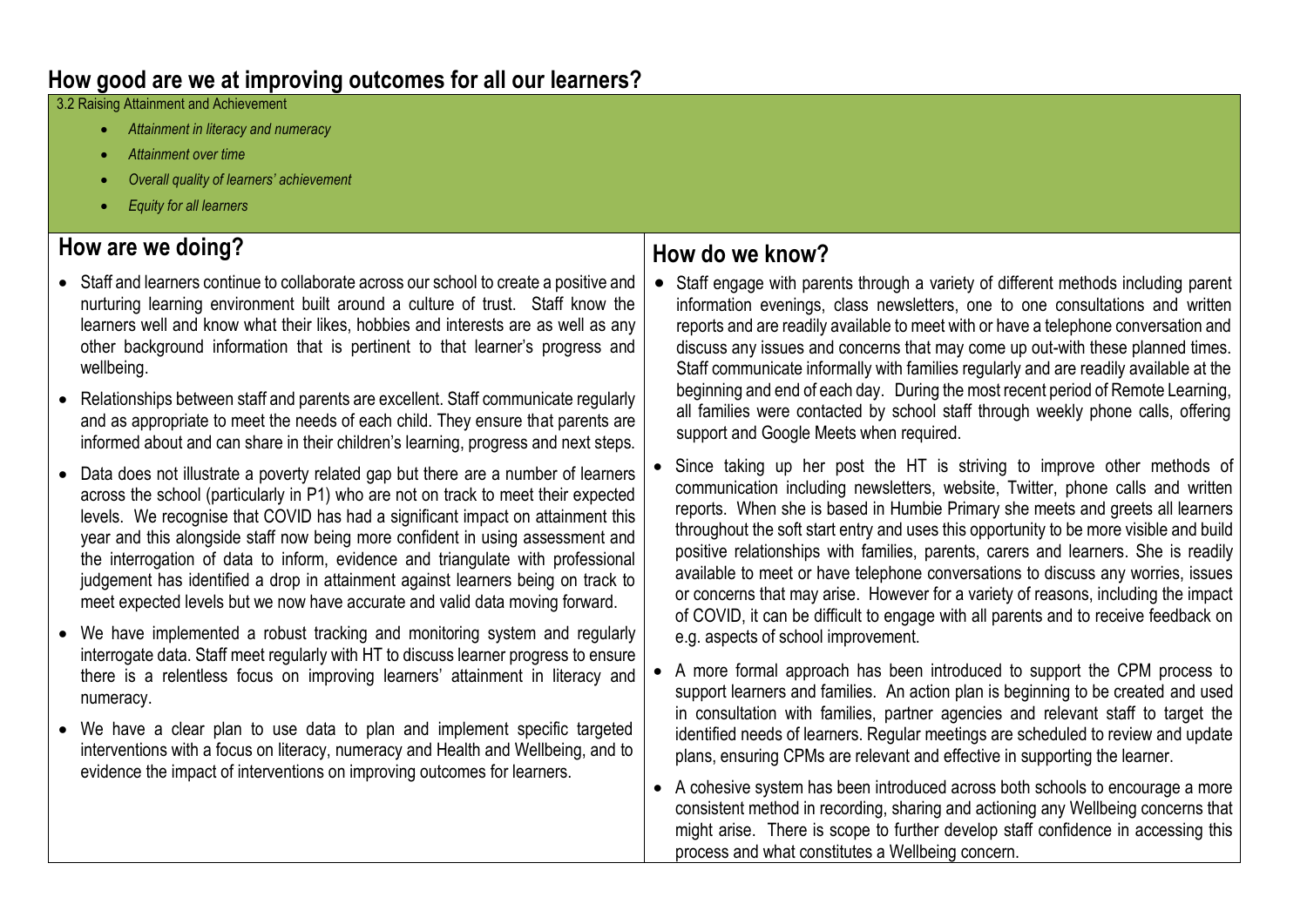| • A new approach to assessing and tracking writing is currently being introduced<br>across the school to accurately and consistently monitor writing progress and plan<br>relevant and effective next steps | This year the school has introduced a system to underpin and improve confidence<br>in the information that is used to inform our SEEMiS data. Staff continue to use<br>national benchmarks, together with data from a range of standardised and<br>diagnostic assessments, and collaboratively interrogate available data to better<br>inform their professional judgement of achievement of a level. Regular assessment<br>windows, discussion with SLT and SfL, Assessment and Attainment meetings and<br>data analysis enables staff to evidence and triangulate professional judgement in<br>achieving a level. This enables staff to identify any e.g. strengths, trends and gaps<br>in learning, and begin to plan for effective interventions. |
|-------------------------------------------------------------------------------------------------------------------------------------------------------------------------------------------------------------|-------------------------------------------------------------------------------------------------------------------------------------------------------------------------------------------------------------------------------------------------------------------------------------------------------------------------------------------------------------------------------------------------------------------------------------------------------------------------------------------------------------------------------------------------------------------------------------------------------------------------------------------------------------------------------------------------------------------------------------------------------|
|-------------------------------------------------------------------------------------------------------------------------------------------------------------------------------------------------------------|-------------------------------------------------------------------------------------------------------------------------------------------------------------------------------------------------------------------------------------------------------------------------------------------------------------------------------------------------------------------------------------------------------------------------------------------------------------------------------------------------------------------------------------------------------------------------------------------------------------------------------------------------------------------------------------------------------------------------------------------------------|

- To improve reading attainment through delivering a cohesive, high quality and consistent approach to the learning and teaching of reading from Early Years to P7
- To improve and raise writing attainment through ensuring a cohesive, high quality and consistent approach to the learning, teaching and assessment of writing from Early Years to P7 is implemented
- Assessment calendars will ensure that staff continue to engage with regular, planned Attainment Meetings that effectively identify next steps in Learning for all learners, across the year
- Effective use of data will enable SfL, SLT and class teachers to plan and deliver effective targeted interventions appropriate to identified individual learners
- Strengthen our approaches to tracking and measuring the effectiveness of interventions to ensure best possible progress for learners and evidence improvement across Early Years to P7 including input from all adults involved in delivering interventions.
- Upskill all staff to implement innovative and sustainable interventions that will extend learning capacity of all learners

**From the evaluation of our evidence we feel that the quality of Raising Attainment and Achievement is** *(Excellent / Very Good / Good /* **Satisfactory** */ Weak / Unsatisfactory)*